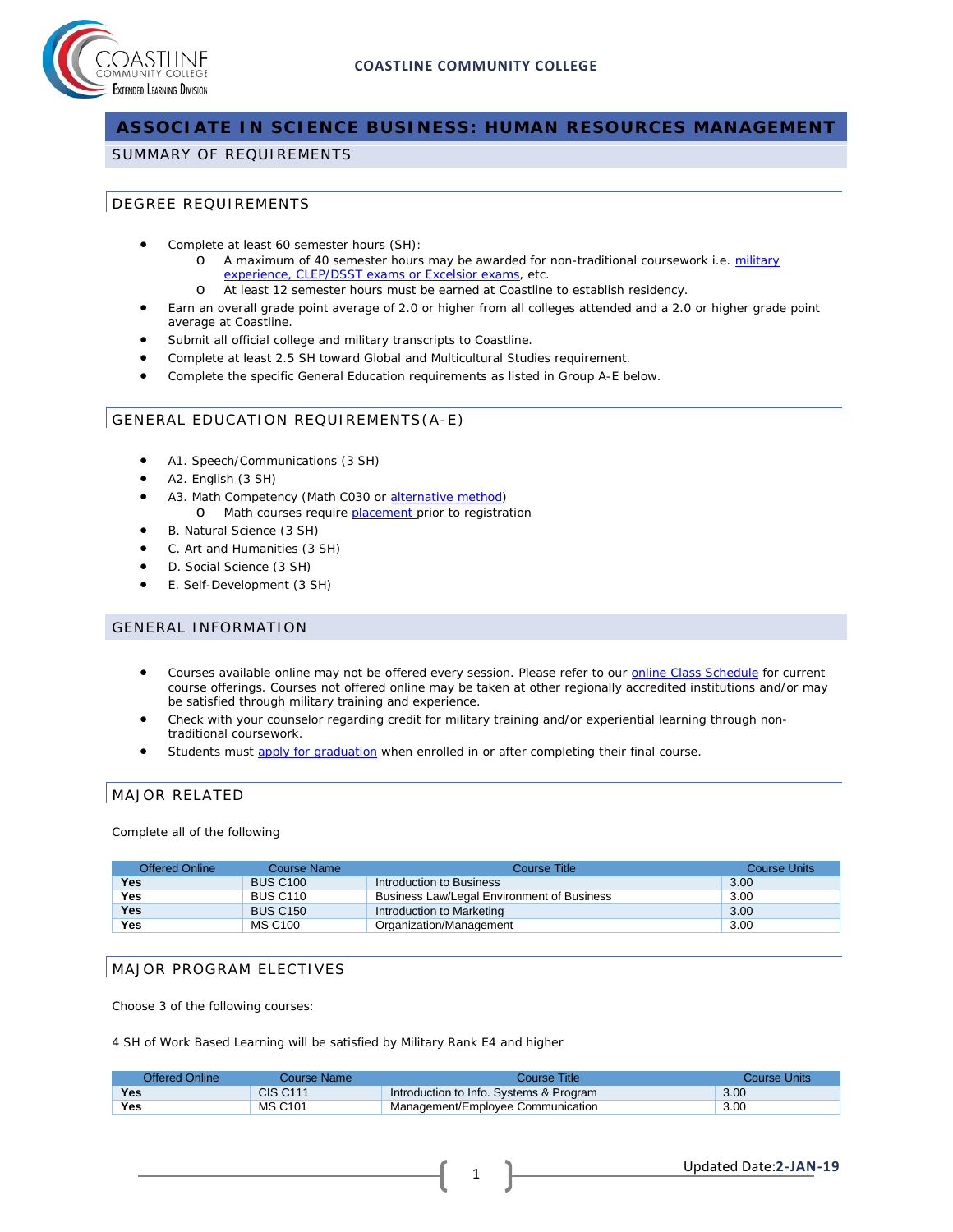

### **COASTLINE COMMUNITY COLLEGE**

| Offered Online | Course Name    | Course Title                | Course Units |
|----------------|----------------|-----------------------------|--------------|
| Yes            | <b>MS C102</b> | Human Relations in Business | 3.00         |
| Yes            | <b>MS C104</b> | Human Resource Management   | 3.00         |
| <b>No</b>      | <b>MS C284</b> | Work Based Learning         | 4.00         |

## A1. COMMUNICATIONS

3 semester hours required

MCOM C100 and CMST C150 may not be used to satisfy more than one general education requirement.

| Offered Online | Course Name           | Course Title:                      | Course Units |
|----------------|-----------------------|------------------------------------|--------------|
| <b>No</b>      | CMST C110             | <b>Public Speaking</b>             | 3.00         |
| Yes            | CMST C <sub>150</sub> | Intercultural Communication        | 3.00         |
| Yes            | MCOM C100             | Introduction to Mass Communication | 3.00         |

## A2. ENGLISH COMPETENCY

#### 3 semester hours required

Students transferring to a 4-year institution should take ENGL C100

|            | Offered Online | Course Name | Course Title            | Course Units |
|------------|----------------|-------------|-------------------------|--------------|
| <b>Yes</b> |                | ENGL C100   | Freshman Composition    | 3.00         |
| No         |                | ENGL C109   | Essay Writing           | 3.00         |
| Yes        |                | ENGL C135   | <b>Business Writing</b> | 3.00         |

## A3. MATH COMPETENCY

#### Required

Satisfied by completion of MATH C030, C045, C100, C115, C120, C160, C170, C180 or C185 (or equivalent course at any regionally accredited institution) with a grade of 'C' or better OR submit eligible placement results into MATH C100 OR completion of two years of high school algebra with a grade of 'C' or better OR passing the ASSET exam: Intermediate Algebra score of 35 or higher OR via Multiple Measure Assessment Project. More information on the Multiple Measure Assessment Project can be found on our [placement webpage.](http://military.coastline.edu/active-duty/page.cfm?LinkID=1446)

|            | Offered Online | <b>Course Name</b> | <b>Course Title</b>  | <b>Course Units</b> |
|------------|----------------|--------------------|----------------------|---------------------|
| <b>Yes</b> |                | MATH C030          | Intermediate Algebra | 4.00                |
| <b>Yes</b> |                | MATH C100          | Liberal Arts Math    | 3.00                |
| <b>Yes</b> |                | MATH C115          | College Algebra      | 4.00                |
| <b>Yes</b> |                | MATH C120          | Trigonometry         | 3.00                |
| <b>Yes</b> |                | MATH C160          | Intro to Statistics  | 4.00                |
| <b>Yes</b> |                | MATH C180          | Calculus 1           | 5.00                |
| <b>Yes</b> |                | MATH C185          | Calculus 2           | 5.00                |

## B1. PHYSICAL SCIENCE

3 semester hours required from B1 or B2

|            | <b>Offered Online</b> | <b>Course Name</b> | Course Title              | <b>Course Units</b> |
|------------|-----------------------|--------------------|---------------------------|---------------------|
| Yes        |                       | ASTR C100          | Introduction to Astronomy | 3.00                |
| <b>Yes</b> |                       | CHEM C100          | Chemistry and Living      | 3.00                |
| <b>Yes</b> |                       | CHEM C110          | Intro to Chemistry        | 5.00                |
| <b>Yes</b> |                       | GEOL C105          | General Geology           | 3.00                |
| Yes        |                       | GEOL C105L         | Geology Lab               | 1.00                |
| <b>Yes</b> |                       | PHYS C110          | Intro to Physics          | 3.00                |
| <b>Yes</b> |                       | PHYS C110L         | Conceptual Physics Lab    | 1.00                |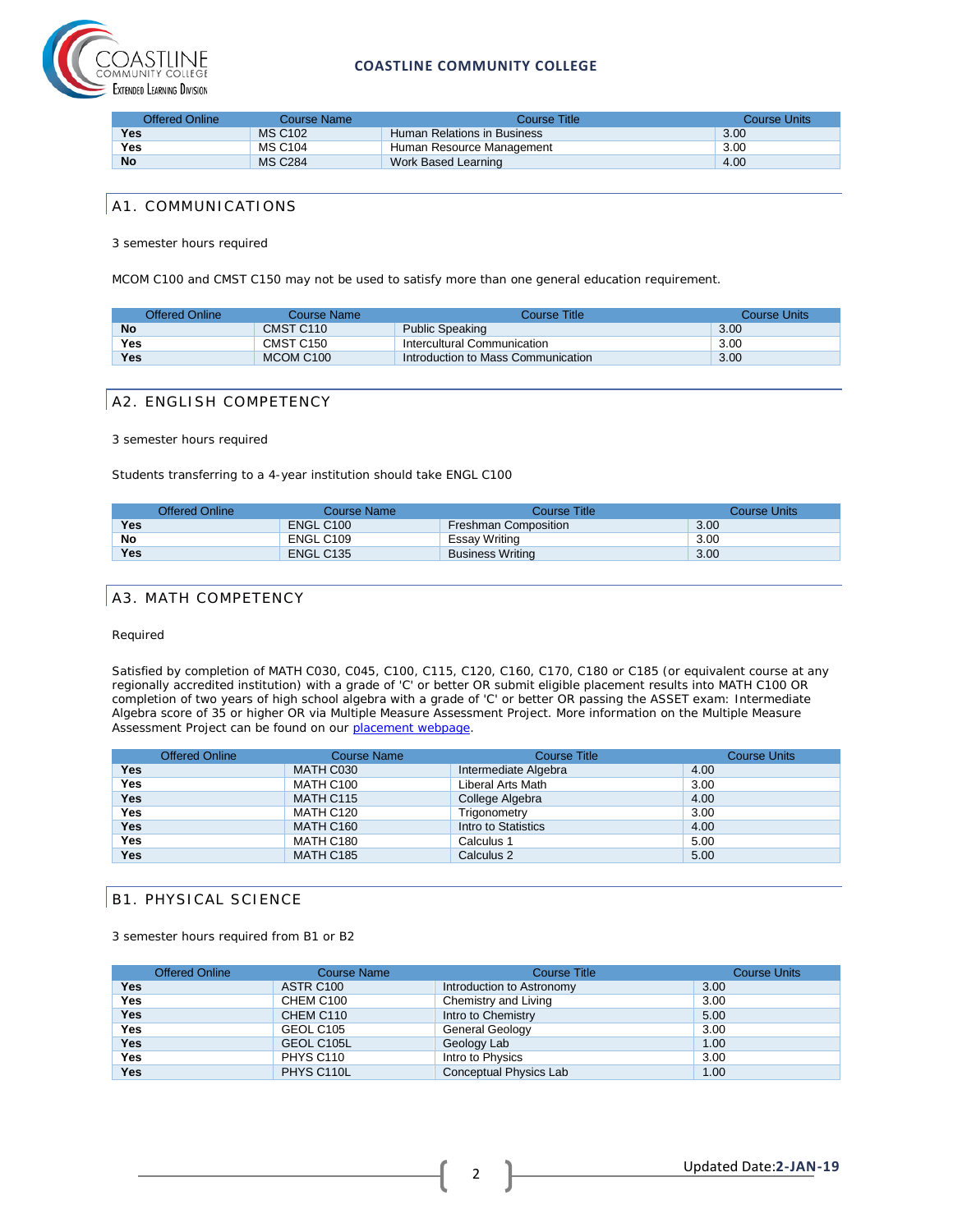

## B2. LIFE SCIENCE

### 3 semester hours required from B1 or B2

| <b>Offered Online</b> | <b>Course Name</b> | <b>Course Title</b>                         | <b>Course Units</b> |
|-----------------------|--------------------|---------------------------------------------|---------------------|
| Yes                   | BIOL C100          | Introduction to Biology                     | 3.00                |
| Yes                   | BIOL C100C         | Intro to Biology Lecture/Lab                | 4.00                |
| <b>Yes</b>            | <b>BIOL C100L</b>  | Introduction to Biology Lab                 | 1.00                |
| Yes                   | <b>BIOL C102</b>   | Intro to Concepts of Anatomy and Physiology | 3.00                |
| Yes.                  | BIOL C120          | Biology of Aging                            | 3.00                |
| Yes                   | BIOL C221          | Anatomy/Physiology                          | 4.00                |
| Yes.                  | ECOL C100          | Human Ecology                               | 3.00                |
| Yes                   | MRSC C100          | Intro Marine Science                        | 3.00                |

# C1. ARTS

3 semester hours required from C1 Arts or C2 Humanities

| <b>Offered Online</b> | Course Name     | Course Title                      | <b>Course Units</b> |
|-----------------------|-----------------|-----------------------------------|---------------------|
| Yes                   | <b>ART C100</b> | History & Appreciation of Art 1   | 3.00                |
| Yes                   | ART C105        | Introduction to Art               | 3.00                |
| <b>Yes</b>            | <b>MUS C100</b> | History and Appreciation of Music | 3.00                |
| Yes                   | MUS C139        | History of Rock Music             | 3.00                |

## C2. HUMANITIES

3 semester hours required from C1 Arts or C2 Humanities

| <b>Offered Online</b> | <b>Course Name</b> | <b>Course Title</b>                    | <b>Course Units</b> |
|-----------------------|--------------------|----------------------------------------|---------------------|
| <b>Yes</b>            | ENGL C102          | <b>Critical Reasoning</b>              | 3.00                |
| <b>Yes</b>            | ENGL C143          | Children's Literature                  | 3.00                |
| <b>Yes</b>            | ENGL C145          | American Literature: Short Story       | 3.00                |
| <b>Yes</b>            | <b>HIST C125</b>   | Modern Iraqi History & Culture         | 3.00                |
| <b>Yes</b>            | <b>HIST C161</b>   | World History to 1500                  | 3.00                |
| Yes                   | <b>HIST C162</b>   | World History From 1500                | 3.00                |
| <b>Yes</b>            | <b>HIST C170</b>   | U.S. History to 1876                   | 3.00                |
| Yes                   | <b>HIST C175</b>   | U.S. History Since 1876                | 3.00                |
| <b>Yes</b>            | <b>HIST C180</b>   | Western Civilization to 1550           | 3.00                |
| <b>Yes</b>            | <b>HIST C185</b>   | Western Civilization Since 1550        | 3.00                |
| <b>Yes</b>            | <b>HUM C110</b>    | Humanities through the Arts            | 3.00                |
| Yes                   | <b>HUM C135</b>    | History and Appreciation of the Cinema | 3.00                |
| <b>Yes</b>            | <b>PHIL C100</b>   | Introduction to Philosophy             | 3.00                |
| Yes                   | PHIL C115          | Logic and Critical Thinking            | 3.00                |
| <b>Yes</b>            | <b>PHIL C120</b>   | <b>Ethics</b>                          | 3.00                |
| <b>Yes</b>            | SPAN C180A         | Elem Spanish 1A                        | 2.50                |
| <b>Yes</b>            | SPAN C180B         | Elem Spanish 1B                        | 2.50                |

## D. SOCIAL SCIENCES

3 semester hours required

| <b>Offered Online</b> | <b>Course Name</b> | <b>Course Title</b>              | <b>Course Units</b> |
|-----------------------|--------------------|----------------------------------|---------------------|
| <b>Yes</b>            | ANTH C100          | Cultural Anthropology            | 3.00                |
| <b>Yes</b>            | ANTH C185          | <b>Physical Anthropology</b>     | 3.00                |
| <b>Yes</b>            | CJ C140            | Introduction to Criminal Justice | 3.00                |
| <b>Yes</b>            | CMST C150          | Intercultural Communication      | 3.00                |
| <b>Yes</b>            | ECON C170          | Principles of Microeconomics     | 3.00                |
| Yes                   | ECON C175          | Principles of Macroeconomics     | 3.00                |
| <b>Yes</b>            | <b>HIST C125</b>   | Modern Iraqi History & Culture   | 3.00                |
| Yes                   | <b>HIST C161</b>   | World History to 1500            | 3.00                |
| <b>Yes</b>            | <b>HIST C162</b>   | World History From 1500          | 3.00                |
| Yes                   | HIST C170          | U.S. History to 1876             | 3.00                |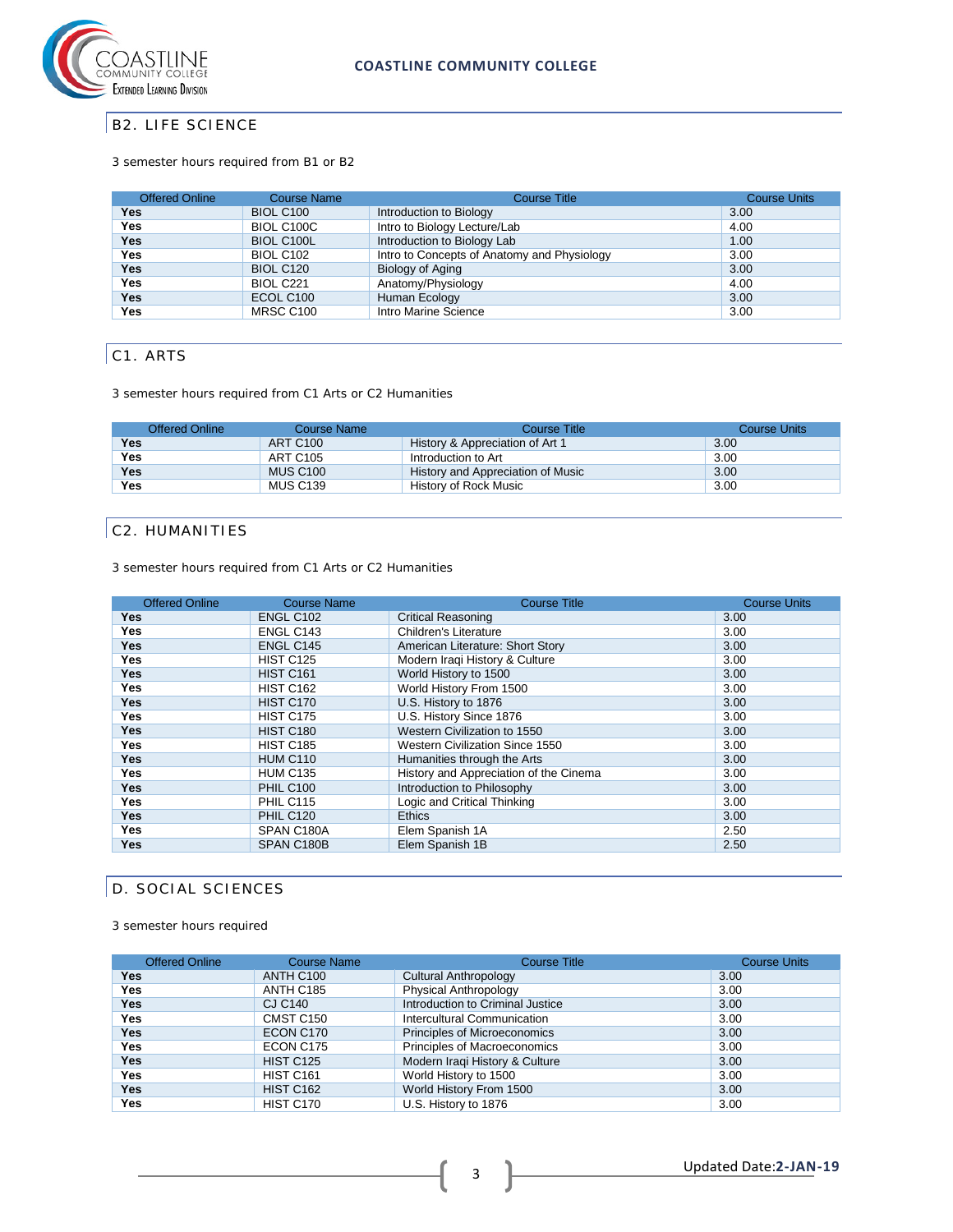

### **COASTLINE COMMUNITY COLLEGE**

| <b>Offered Online</b> | <b>Course Name</b> | <b>Course Title</b>                 | <b>Course Units</b> |
|-----------------------|--------------------|-------------------------------------|---------------------|
| Yes                   | <b>HIST C175</b>   | U.S. History Since 1876             | 3.00                |
| Yes                   | <b>HIST C180</b>   | Western Civilization to 1550        | 3.00                |
| <b>Yes</b>            | MCOM C100          | Introduction to Mass Communication  | 3.00                |
| Yes                   | <b>PSCI C180</b>   | American Government                 | 3.00                |
| Yes.                  | <b>PSYC C100</b>   | Introduction to Psychology          | 3.00                |
| Yes                   | PSYC C116          | Child Growth /Development           | 3.00                |
| <b>Yes</b>            | PSYC C118          | Life Span Development Psychology    | 3.00                |
| Yes                   | <b>PSYC C170</b>   | Psychology of Aging                 | 3.00                |
| <b>Yes</b>            | <b>PSYC C255</b>   | Abnormal Psychology                 | 3.00                |
| Yes                   | <b>PSYC C280</b>   | Introduction to Research Methods    | 4.00                |
| Yes.                  | <b>SOC C100</b>    | Introduction to Sociology           | 3.00                |
| Yes                   | SOC C110           | Introduction to Marriage and Family | 3.00                |
| Yes                   | <b>SOC C120</b>    | Introduction to Gerontology         | 3.00                |

## E. SELF-DEVELOPMENT

3 semester hours required

Satisfied by Military Basic Training

| <b>Offered Online</b> | <b>Course Name</b> | <b>Course Title</b>                            | <b>Course Units</b> |
|-----------------------|--------------------|------------------------------------------------|---------------------|
| Yes.                  | <b>BUS C120</b>    | Personal Financial Planning                    | 3.00                |
| Yes                   | <b>FN C170</b>     | Food and Nutrition                             | 3.00                |
| <b>No</b>             | <b>FN C175</b>     | Nutrition and Aging                            | 3.00                |
| No                    | GERO C120          | Prof Issues/Gerontology                        | 3.00                |
| Yes                   | HLTH C100          | Health                                         | 3.00                |
| No                    | HLTH C175          | <b>Healthy Aging</b>                           | 3.00                |
| <b>No</b>             | <b>PE C189</b>     | Exercise Assessment and Program Implementation | 3.00                |
| <b>Yes</b>            | <b>PE C190</b>     | Physiology of Exercise                         | 3.00                |
| <b>Yes</b>            | <b>PSYC C116</b>   | Child Growth /Development                      | 3.00                |
| Yes                   | PSYC C118          | Life Span Development Psychology               | 3.00                |
| Yes                   | PSYC C170          | Psychology of Aging                            | 3.00                |

## GLOBAL MULTICULTURAL STUDIES

2.5 semester hours required

Course credit may apply towards Groups C, D or Free Electives.

| <b>Offered Online</b>      | <b>Course Name</b>    | <b>Course Title</b>                     | <b>Course Units</b> |  |
|----------------------------|-----------------------|-----------------------------------------|---------------------|--|
| Yes                        | ANTH C100             | <b>Cultural Anthropology</b>            | 3.00                |  |
| Yes                        | <b>ART C100</b>       | History & Appreciation of Art 1         | 3.00                |  |
| Yes                        | <b>ART C105</b>       | Introduction to Art                     | 3.00                |  |
| Yes                        | <b>CJ C148</b>        | Multi-Cultural Studies in Crim. Justice | 3.00                |  |
| Yes                        | CMST C150             | Intercultural Communication             | 3.00                |  |
| Yes                        | ENGL C145             | American Literature: Short Story        | 3.00                |  |
| Yes                        | <b>HIST C125</b>      | Modern Iraqi History & Culture          | 3.00                |  |
| Yes                        | <b>HIST C161</b>      | World History to 1500                   | 3.00                |  |
| Yes                        | <b>HIST C162</b>      | World History From 1500                 | 3.00                |  |
| Yes                        | <b>HIST C180</b>      | Western Civilization to 1550            | 3.00                |  |
| <b>Yes</b>                 | <b>HIST C185</b>      | <b>Western Civilization Since 1550</b>  | 3.00                |  |
| Yes                        | HSVC C <sub>100</sub> | Introduction to Human Services          | 3.00                |  |
| Yes                        | <b>HUM C110</b>       | Humanities through the Arts             | 3.00                |  |
| Yes                        | <b>PHIL C100</b>      | Introduction to Philosophy              | 3.00                |  |
| <b>Yes</b>                 | SPAN C180A            | Elem Spanish 1A                         | 2.50                |  |
| Yes                        | SPAN C180B            | Elem Spanish 1B                         | 2.50                |  |
| STATEMENT OF ACCREDITATION |                       |                                         |                     |  |

Coastline Community College is accredited by the Accrediting Commission for Community and Junior Colleges (ACCJC) of the Western Association of Schools and Colleges (10 Commercial Blvd., Suite 204, Novato, CA 94949, 415.506.0234, an institutional accrediting body recognized by the Council for Higher Education Accreditation and the U.S. Department of